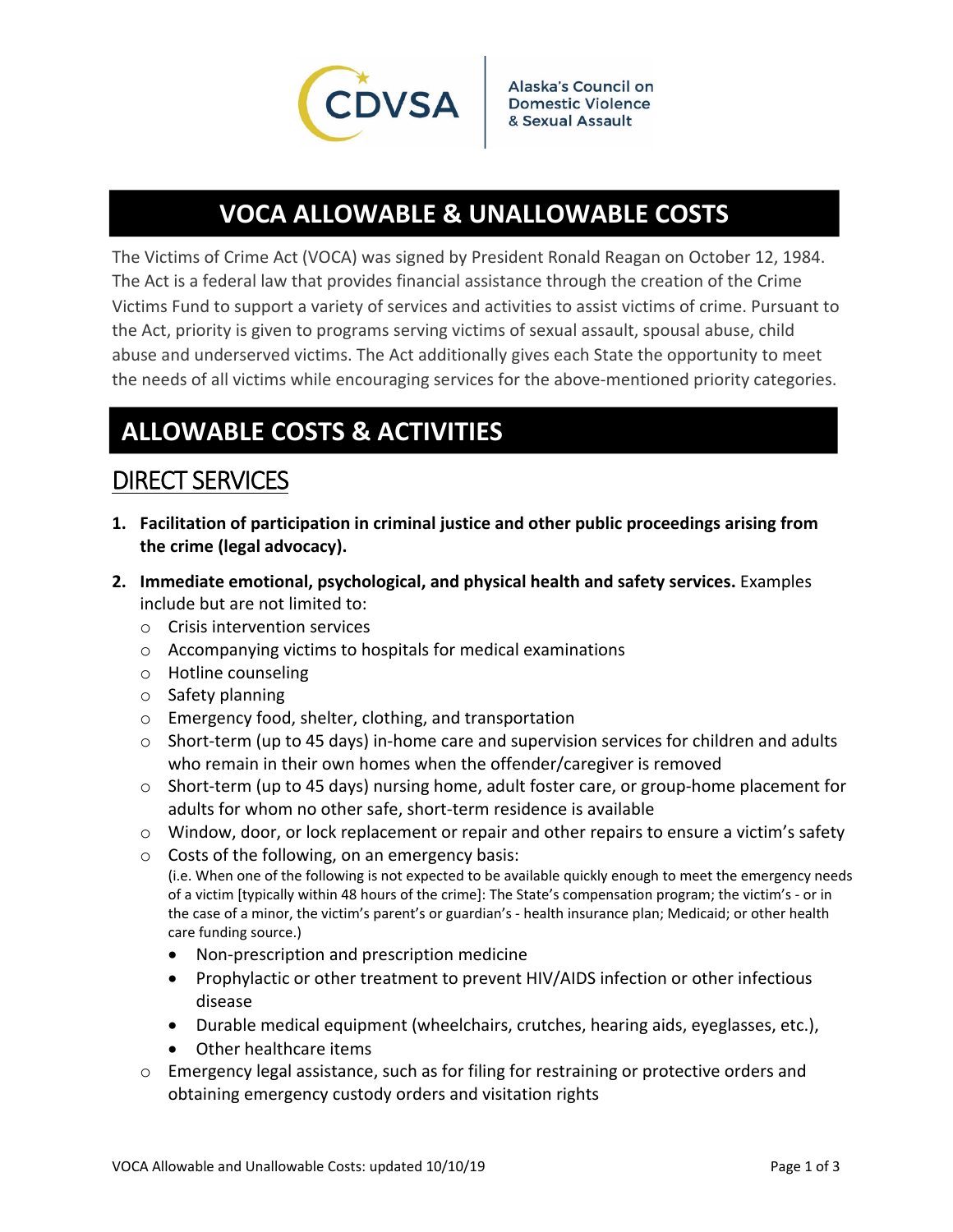

- **3. Personal advocacy and emotional support.** Examples include but are not limited to:
	- o Working with a victim to assess the impact of the crime
	- o Identification of victim's needs
	- o Case management
	- o Management of practical problems created by the victimization such as:
		- Acting on behalf of the victim with other service providers, creditors, or employers
		- Assisting the victim to recover property retained as evidence
		- Assisting in filing for compensation benefits
		- Helping to apply for public assistance
	- o Identification of resources available to the victim
	- o Provision of information, referrals, advocacy, and follow‐up contact for continued services
	- o Traditional, cultural, and/or alternative therapy/healing (e.g., art therapy, yoga)

### ACTIVITIES SUPPORTING DIRECT SERVICES

- **4. Automated systems and technology.**
- **5. Contracts for professional services.**
- **6. Coordination of activities.** Examples include but are not limited to:
	- o Statewide coordination of victim notification systems
	- o Crisis response teams
	- o Coalitions to support and assist victims
	- o Salaries and expense of coordinators
- **7. Multi‐system, interagency, multidisciplinary response to crime victims.**

#### ADMINISTRATIVE COSTS

- **8. Equipment and furniture.**
- **9. Indirect costs**.
- **10. Leasing or purchasing of vehicles,** if they are essential to providing direct services**.**
- **11. Maintenance, repair, or replacement of essential items.**
- **12. Operating costs.**
- **13. Organizational expenses** necessary and essential to providing direct and other approved victim services**.**
- **14. Personnel costs directly related to providing direct services and supporting activities.** Examples include but are not limited to: